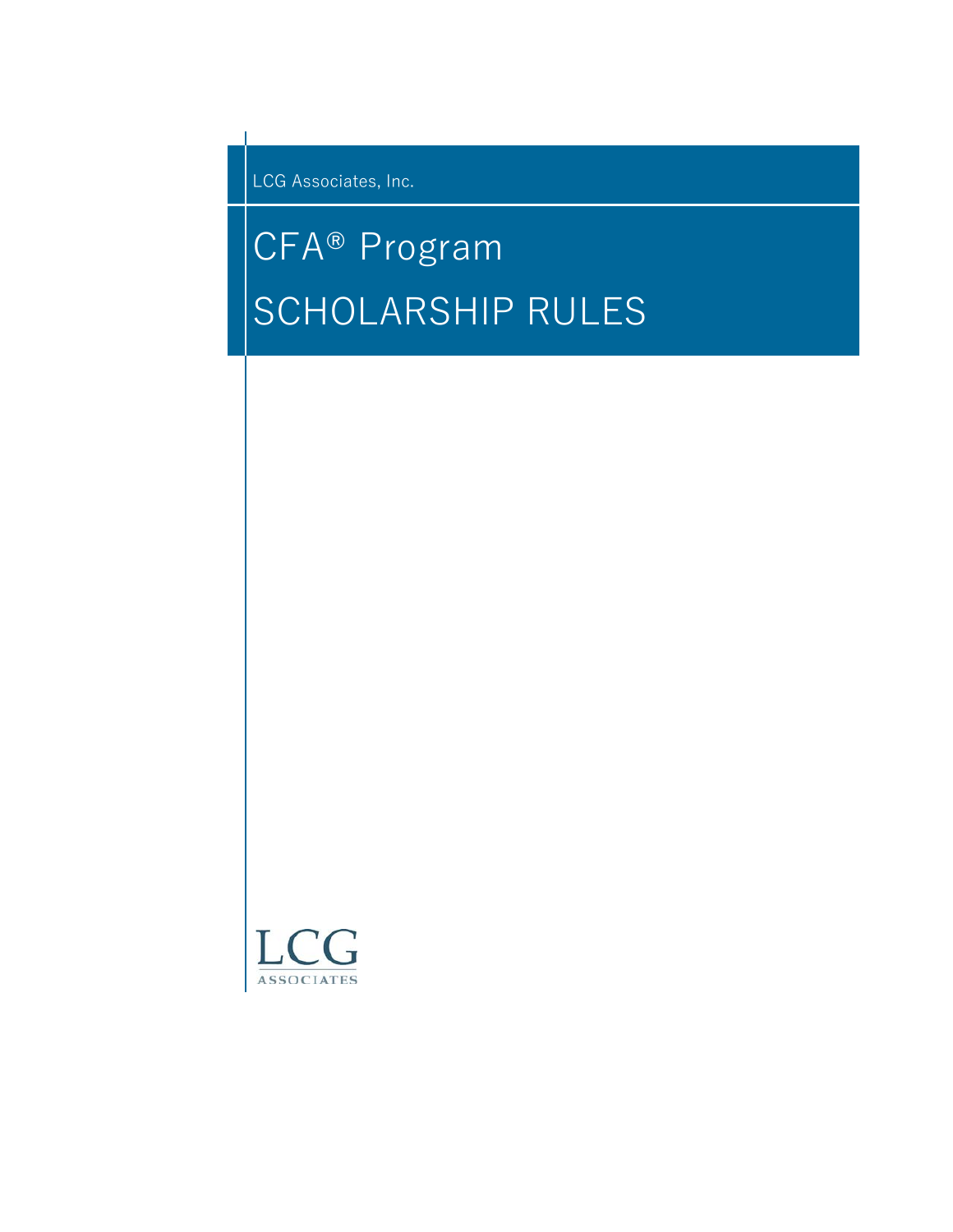# Scholarship Rules

LCG Associates, Inc. ("LCG") has developed this scholarship program to allow certain individuals to receive paid CFA enrollment, registration and study material fees. The goal of this Scholarship is to cultivate a diverse future generation of investment professionals.

#### **Eligibility**

**Diversity CFA Scholarship** – This scholarship is for minorities interested in the CFA charter, who are college or university Seniors pursuing an undergraduate degree or professionals that have not registered for the exam. The Diversity CFA Scholarship covers the one-time enrollment fee, registration fee, and study materials up to a combined total of \$2,000.00, with payments to be remitted directly by LCG.

**Women's CFA Scholarship** – This scholarship is for women interested in the CFA charter, who are college or university Seniors pursuing an undergraduate degree or professionals that have not registered for the exam. The women's CFA Scholarship covers the one-time enrollment fee, registration fee and study materials up to a combined total of \$2,000.00, with payments to be remitted directly by LCG.

### Application Procedures

All applicants must complete the online [form.](https://www.research.net/r/lcgcfascholar) In addition, scholarship applicants must provide LCG with any additional information that LCG reasonably requires to confirm that the scholarship applicant meets the eligibility requirements.

#### Evaluation Process

Applications will be reviewed by LCG.

## Scholarship Awards and Recipients

LCG shall award Scholarships in its sole discretion and all decisions are final. Scholarship recipients must register for a CFA Program exam within the timeframe provided and before the expiration date listed in the scholarship award email expires. Recipients are responsible for their own travel arrangements, expenses, and incidentals.

Awards may not be sold, transferred, deferred, or assigned and are not convertible to cash.

Recipients are provided a defined window of time in which they must enroll for a CFA Program exam before the expiration date listed in the scholarship award email expires.

If a recipient registers for an exam for which they receive a Scholarship and fails to appear for that exam, that individual may be ineligible to receive future Scholarships.

Scholarship recipient consents to their pass/fail results being shared with LCG.